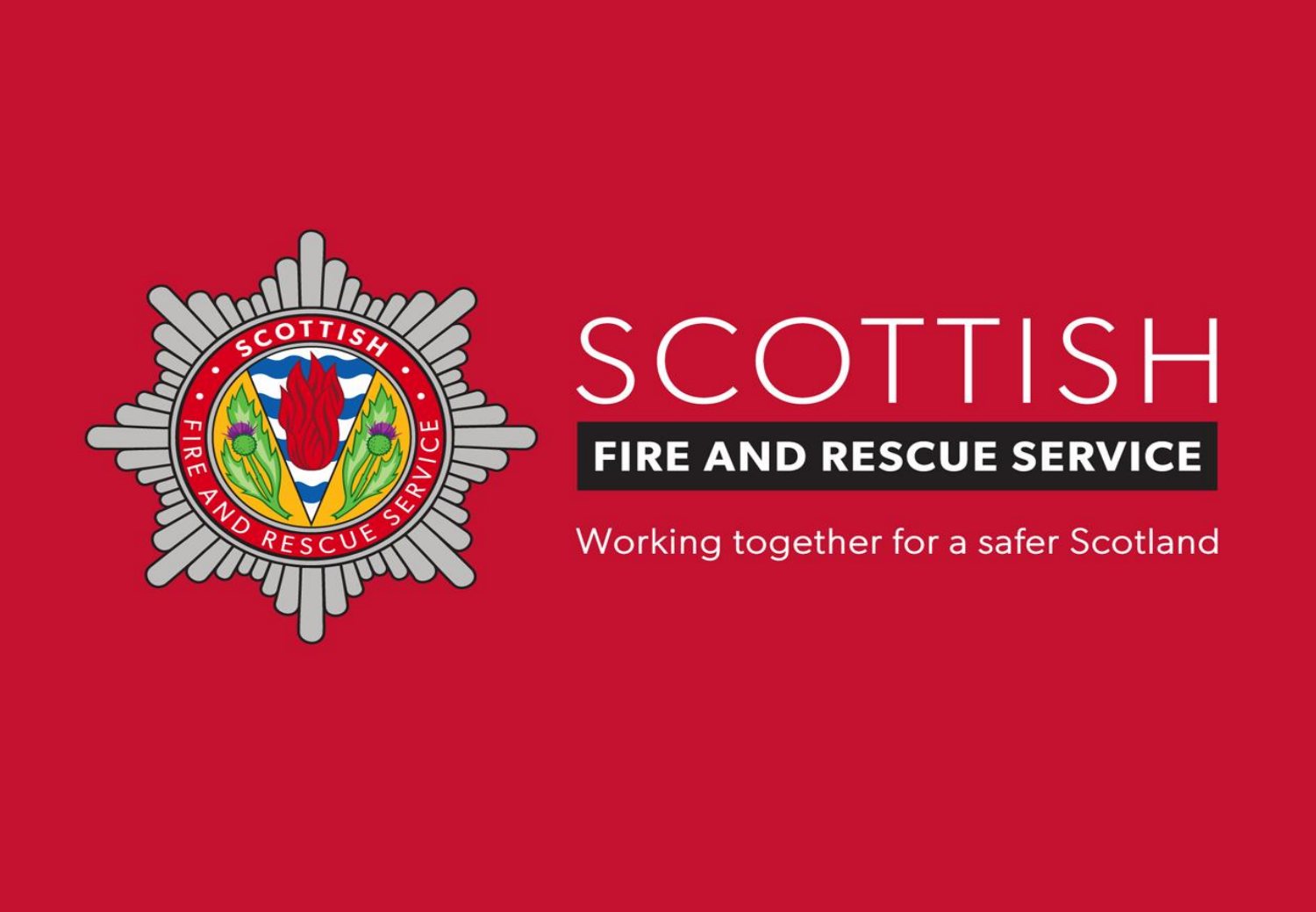#### Scottish Fire and Rescue Service Strategic Plan 2016-19

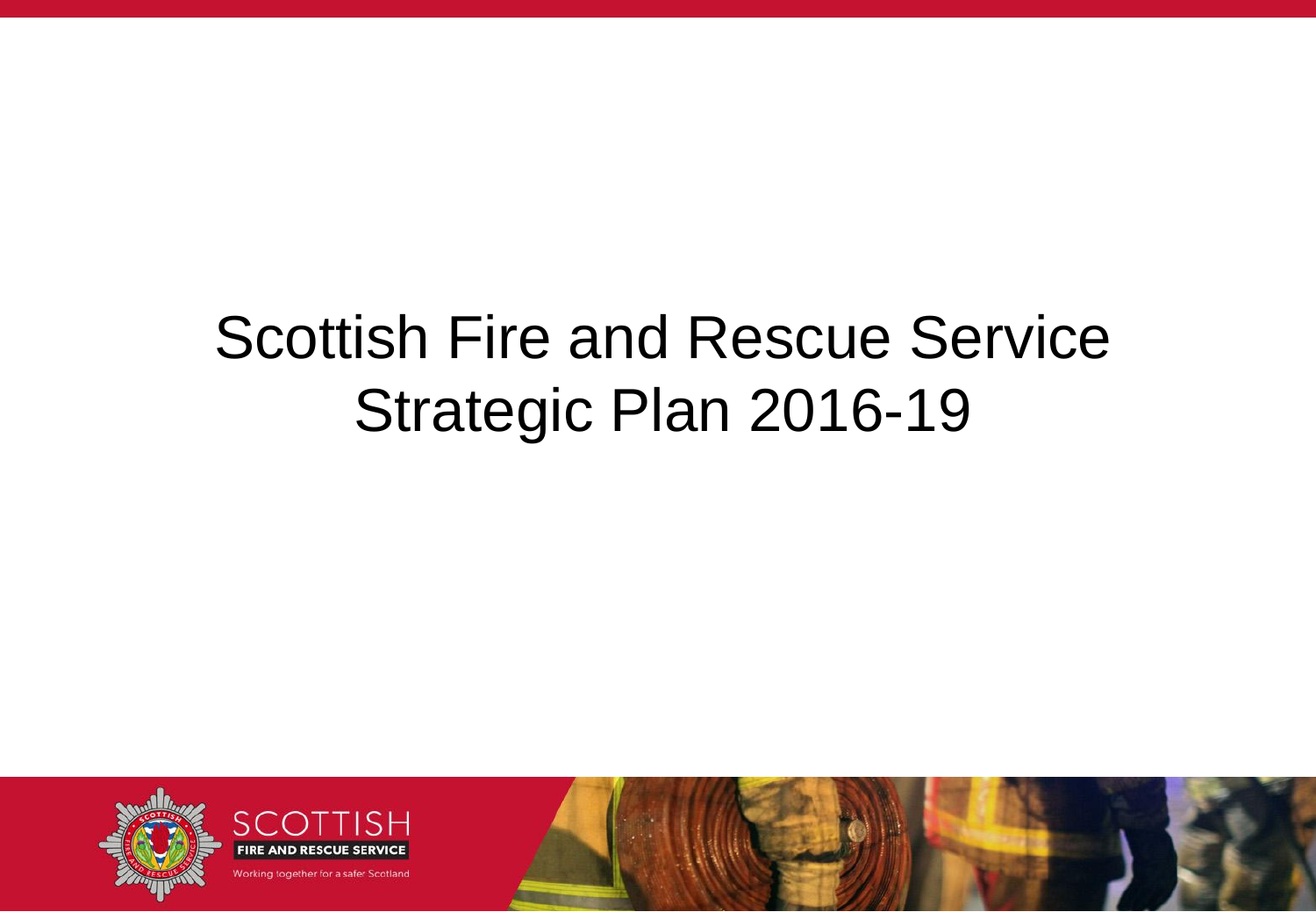#### **Fire and Rescue Framework for Scotland 2016**



It is no longer the case that the SFRS simply responds to fires when they arise, although that remains a vital element in keeping people safe.

**The main purpose of the Scottish Fire and Rescue Service is to work in partnership with communities and with others in the public, private and third sectors, on prevention, protection and response, to improve the safety and wellbeing of people throughout Scotland.**

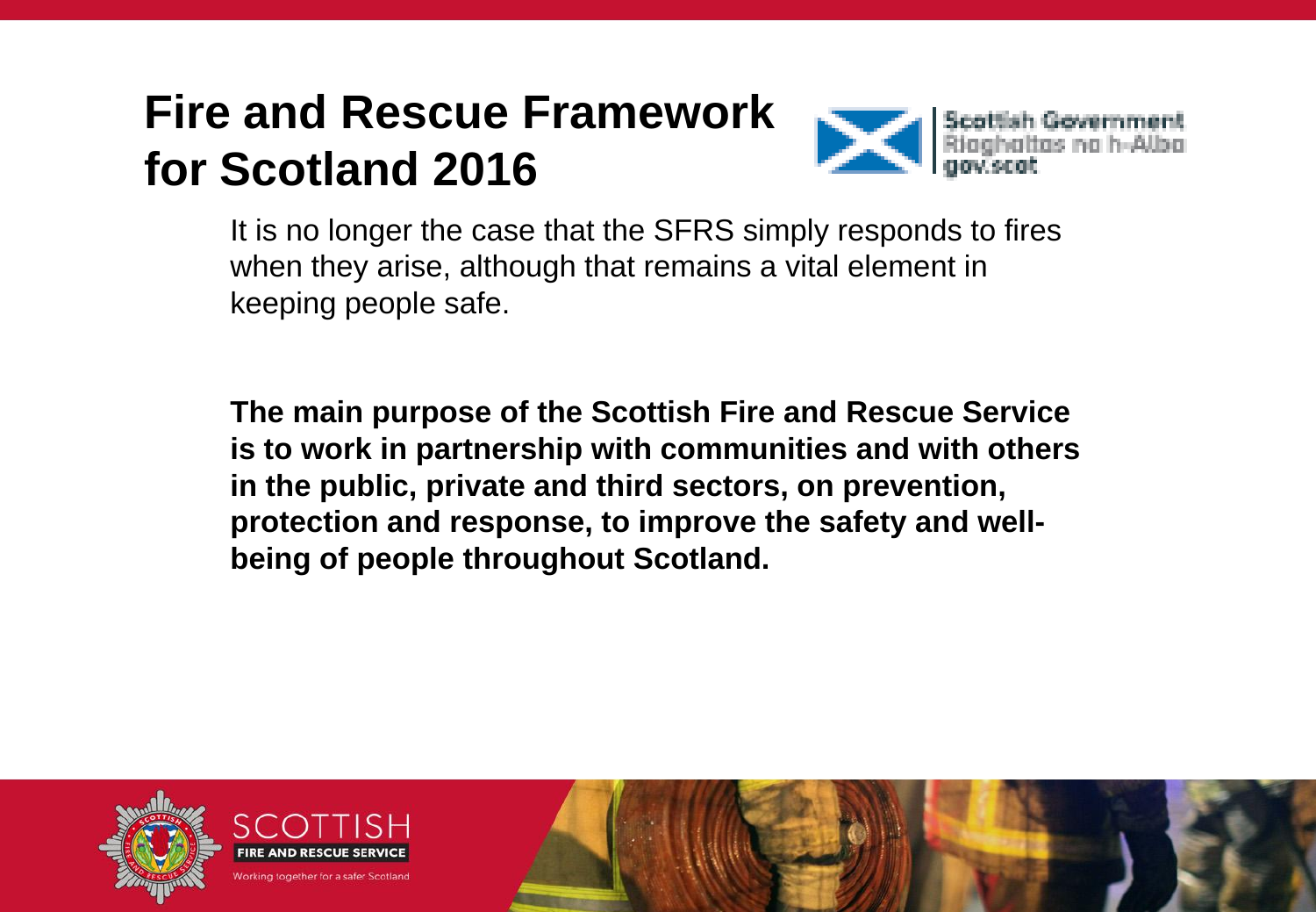#### SFRS Outcomes – Consultation



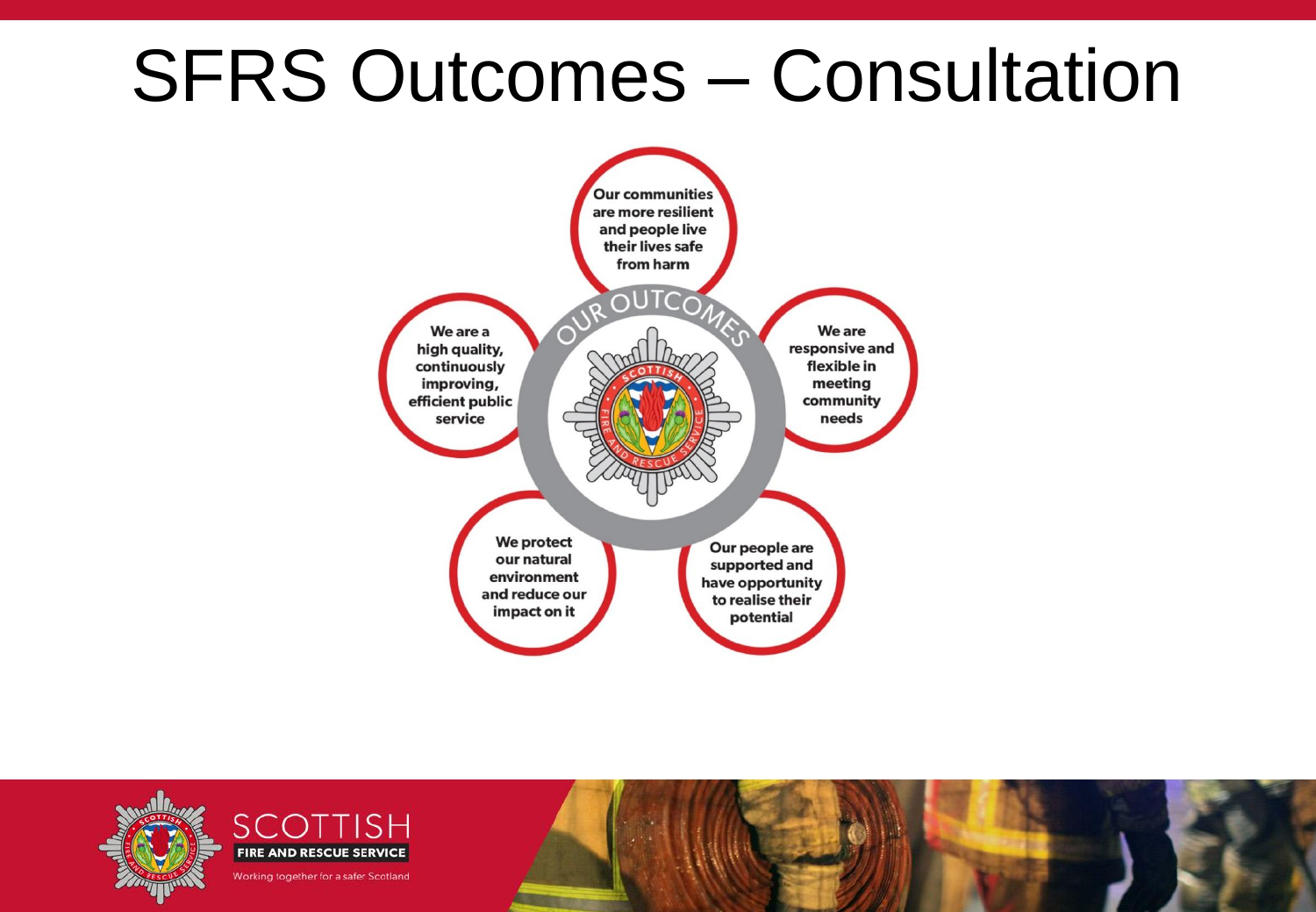# SFRS Challenges

- Financial Austerity
- Public Service Reform
- Social Change
- Climate Change
- International Terrorism



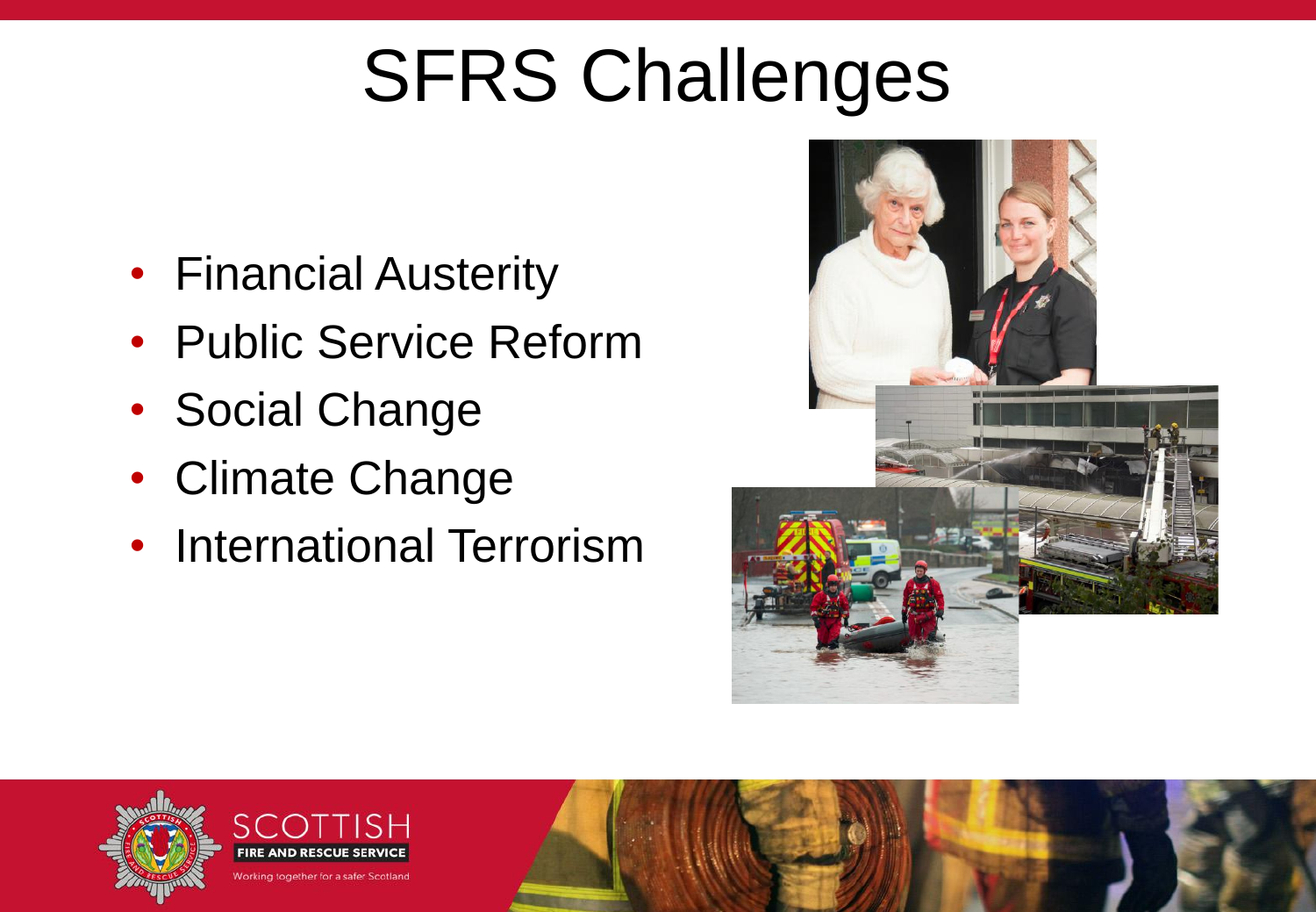#### **Our Values - Review**



- . We work alongside communities to keep them safe
- . We work to protect our firefighters from the high risks they face
- We promote a culture of health, safety and wellbeing across all our staff



- . We work towards common goals by forging strong internal relationships
- . We approach operational incidents and emergency situations as a team
- . We work well with partners on prevention, responding to incidents and delivering common aims



- . We respect ourselves and each other
- . We respect the communities and individuals we serve
- We recognise effort, achievement and contribution



- . We aim to improve the way we do things
- . We look beyond current habits and policies to find new solutions
- . We will ensure human life and firefighter safety are not compromised by rigid ways of dealing with incidents

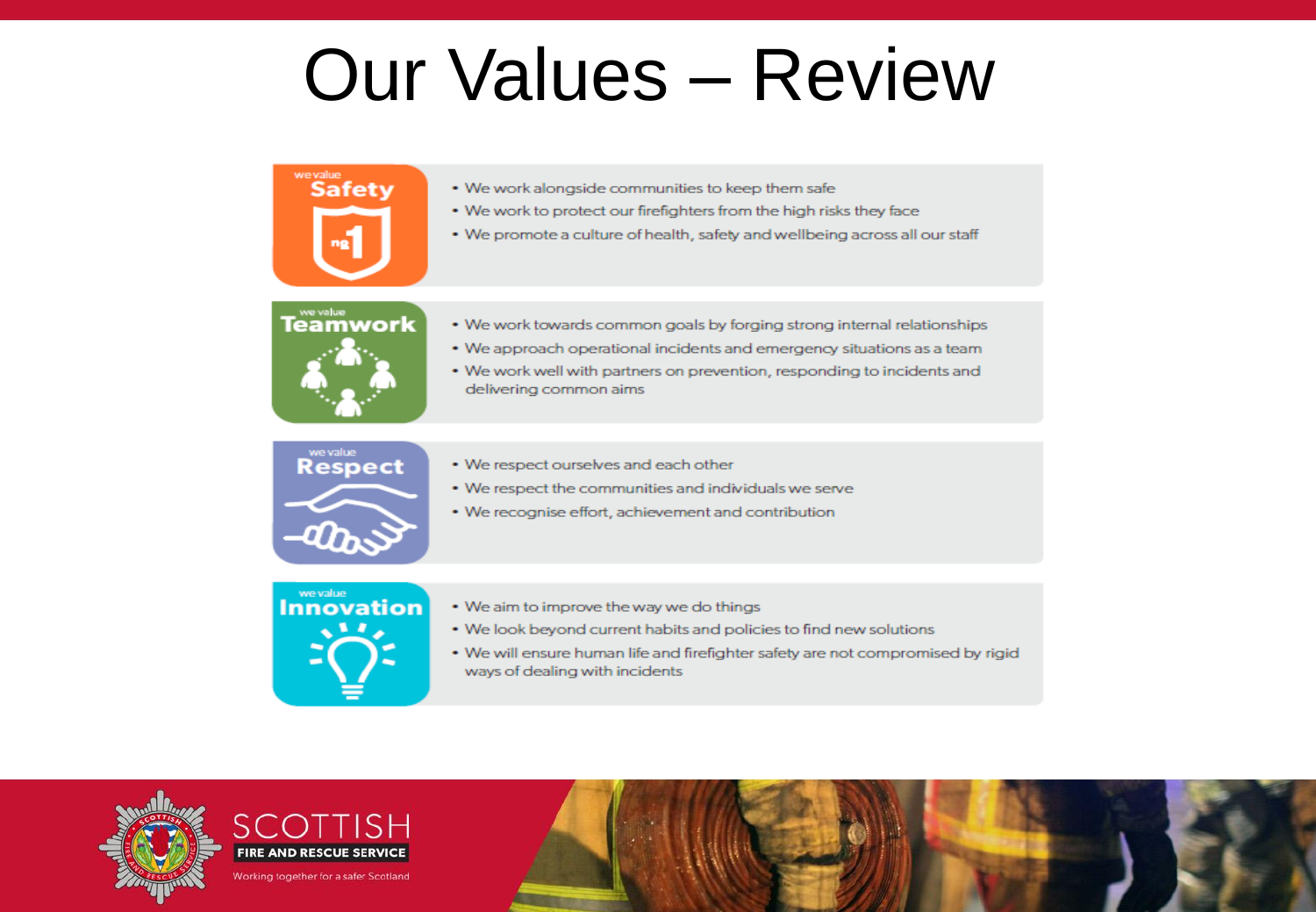#### • **Improved Local Outcomes**

- $\triangleright$  We will work in collaboration with our partners and communities in a flexible and responsive manner to ensure our collective resources jointly tackle issues related to inequality and protect those at greatest risk
- $\triangleright$  We will ensure that the safety and wellbeing of our communities is improved by working with them to build their knowledge and capacity, and providing targeted education and awareness campaigns using innovative technologies and new media platforms

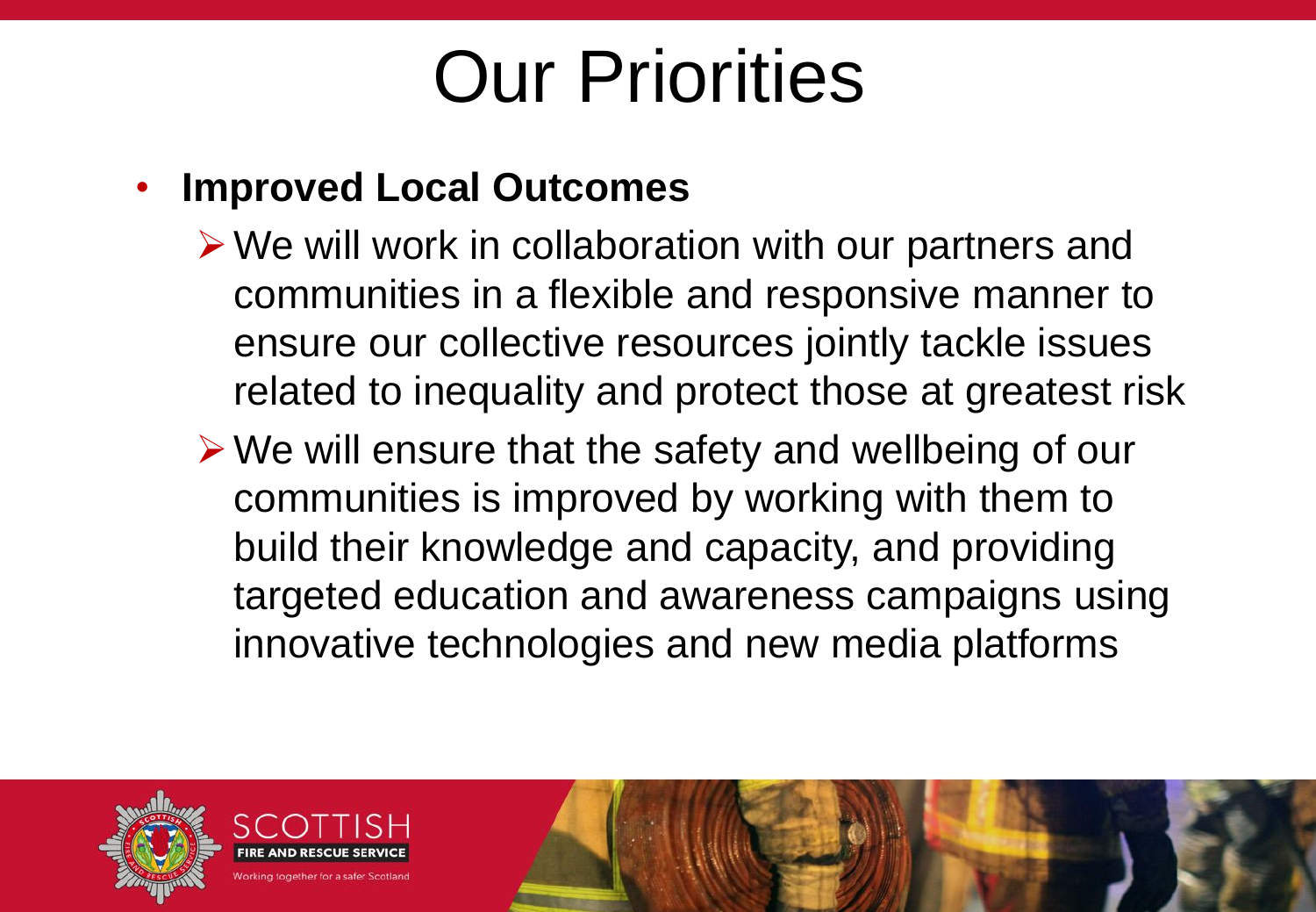#### • **Improved Local Outcomes (continued)**

- $\triangleright$  We will develop robust evaluation methods and resources to determine our impact on local outcomes and contribution to social value
- We will further develop our approach to better regulation by working closely with dutyholders to ensure the built environment is safe from fire

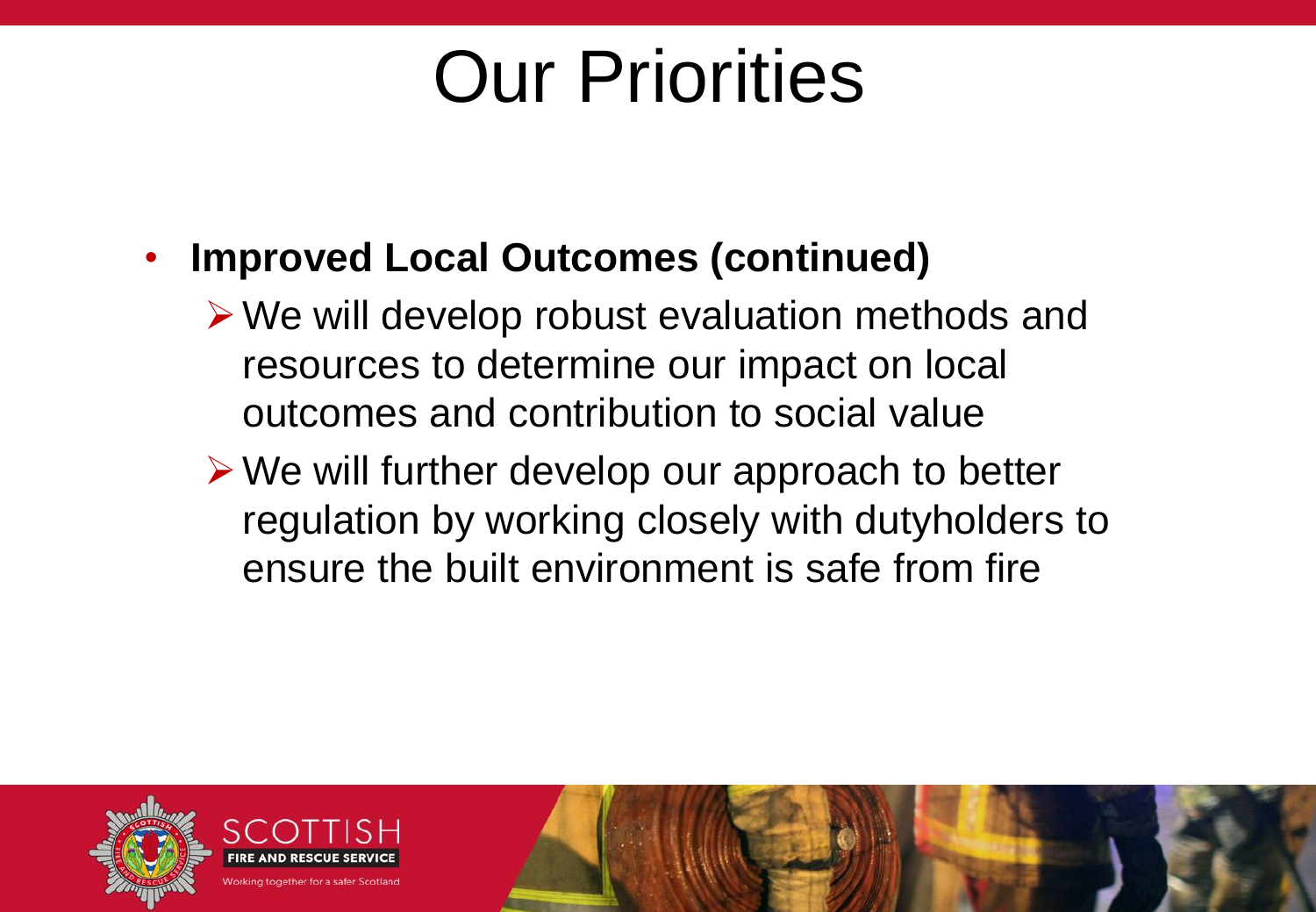- **National and Community Resilience**
	- $\triangleright$  We will take the lead role with partners in designing co-ordinated plans to manage the effects of major emergencies
	- $\triangleright$  We will take a lead role with partners to enhance the protection of critical national infrastructure
	- $\triangleright$  We will lead the way with our partners to secure enhanced community resilience

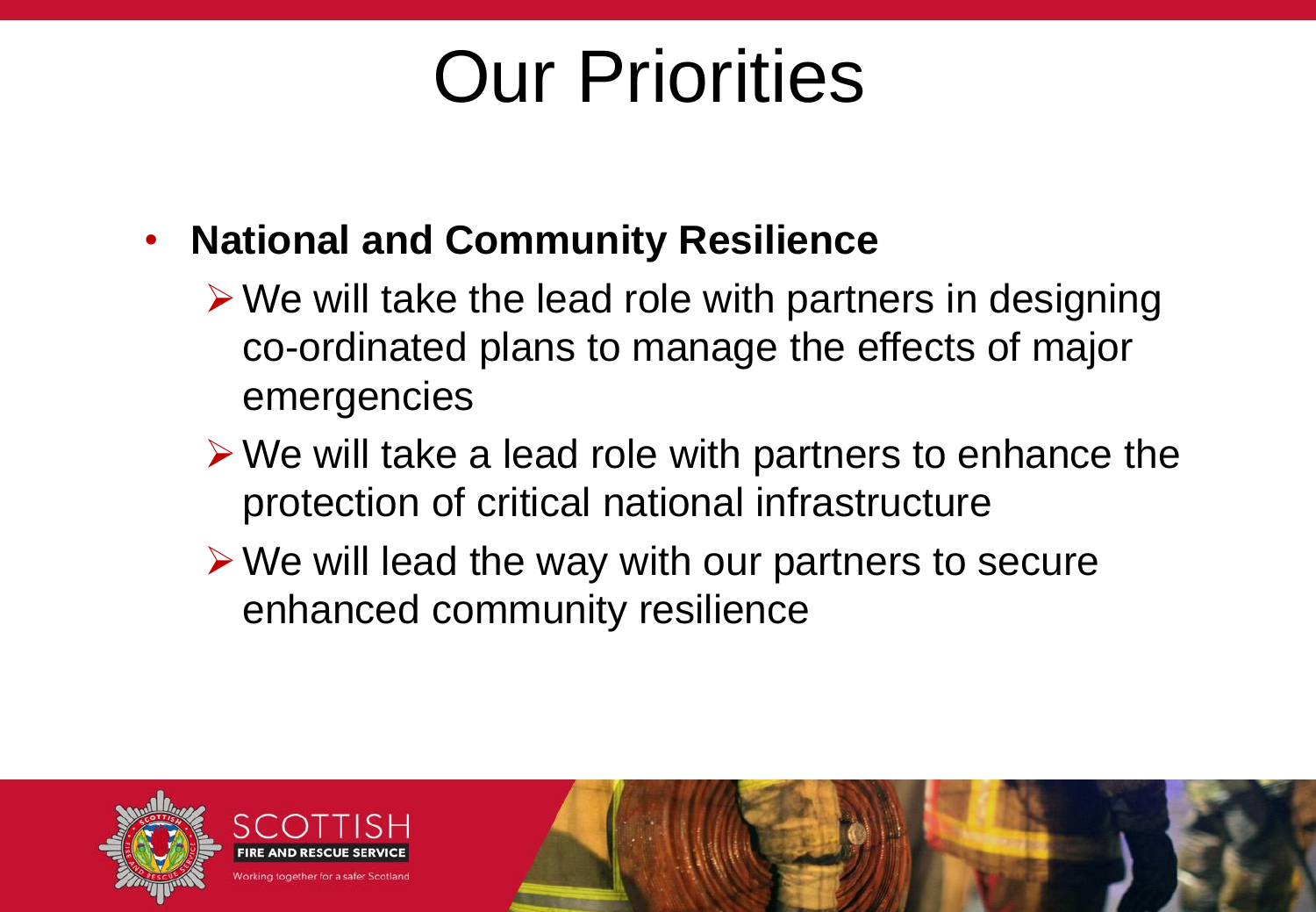#### • **Modernising Response**

- $\triangleright$  We will ensure that the way we respond to emergencies when they occur is tailored to meet the specific needs of communities
- $\triangleright$  We will work to ensure that the range of our emergency response roles is enhanced to improve life outcomes
- $\triangleright$  We will work with property owners to ensure that they are supported to reduce unwanted fire alarm signals

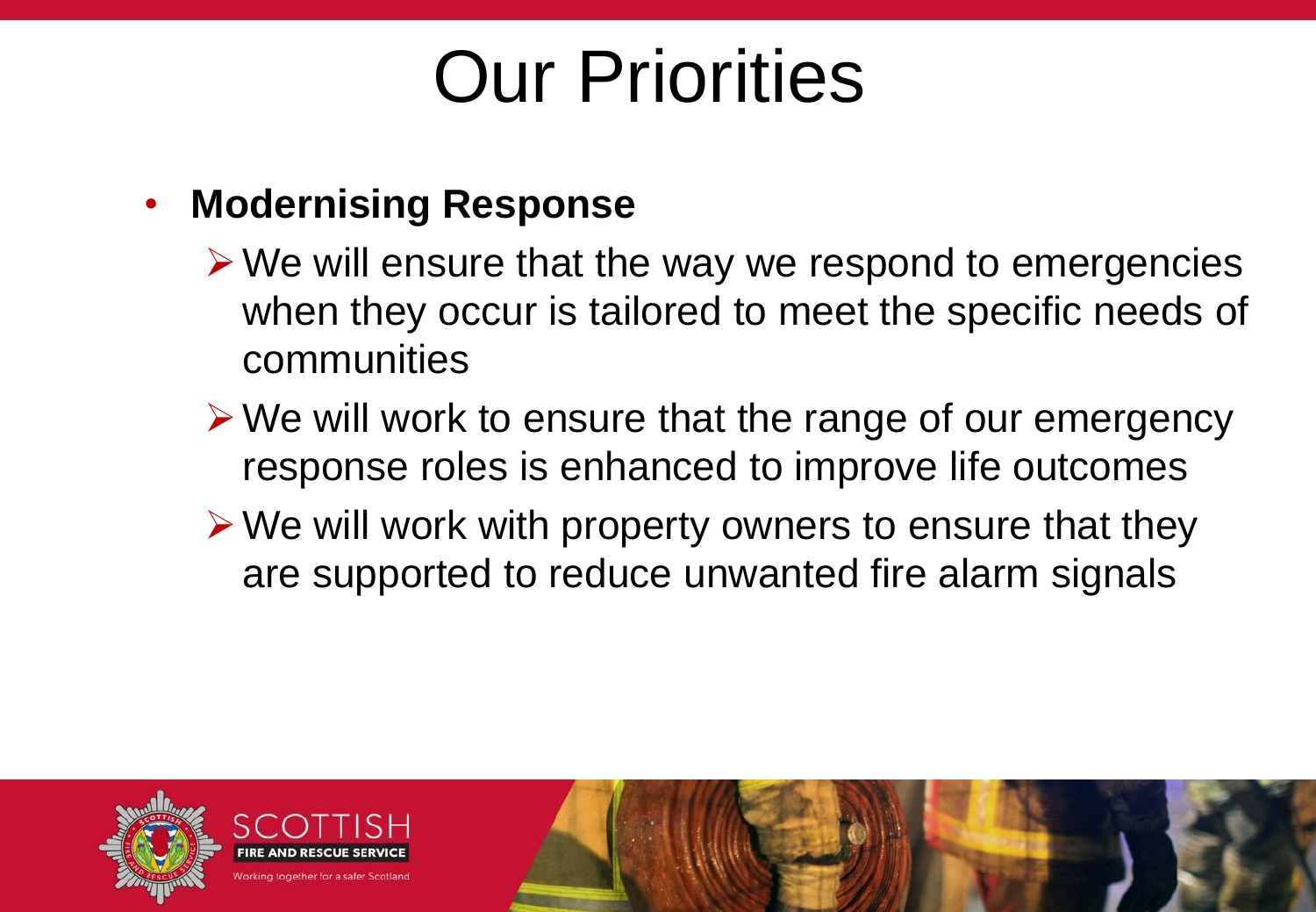#### • **Workforce Development**

- $\triangleright$  We will develop plans to ensure that our current and future workforce needs are understood and planned for
- $\triangleright$  We will seek to be an employer of choice that better reflects the diversity of the people of Scotland
- $\triangleright$  We will continue to safeguard the health, safety and wellbeing of each employee
- $\triangleright$  We will work to ensure that our workforce is highly skilled and empowered

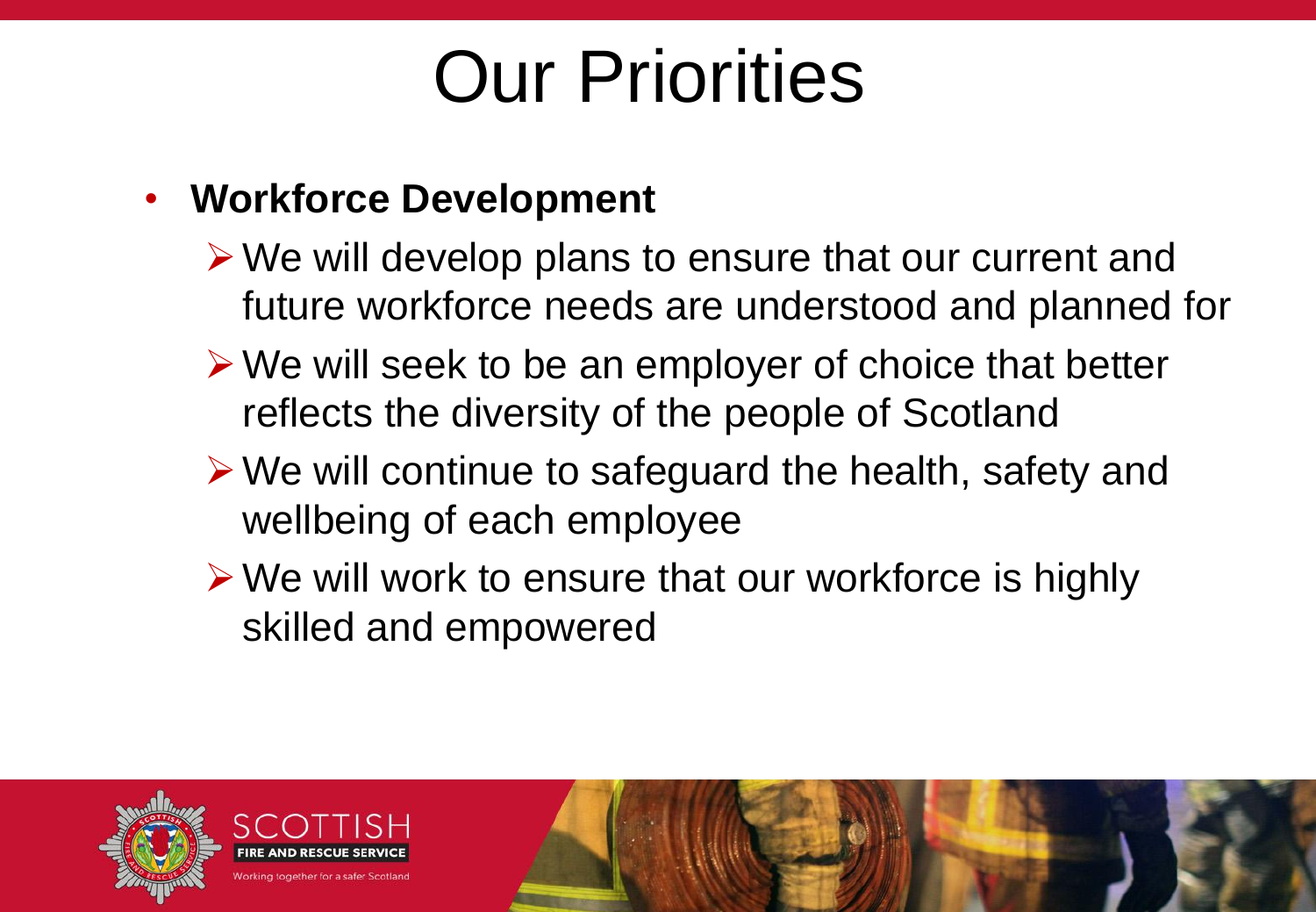#### • **Governance and Social Responsibility**

- $\triangleright$  We will continue to ensure that our decision making processes are transparent and evidence led
- We will develop our approach and strengthen our commitment to protecting the environment and achieving greater sustainability
- $\triangleright$  We will develop a performance framework that enables the effective management of risk and supports effective scrutiny, challenge and improvement
- We will embed effective communication and engagement in all that we do

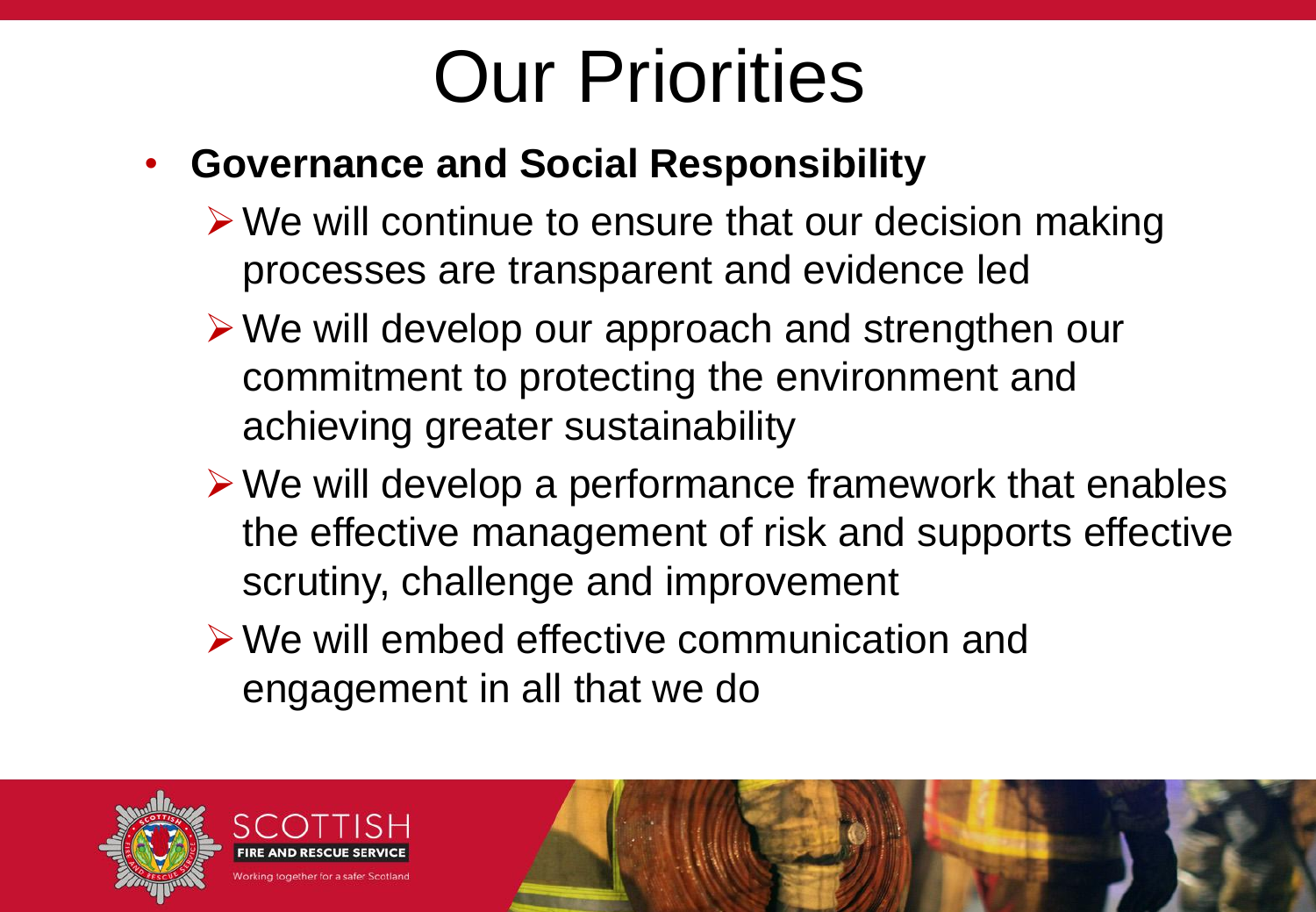#### • **Transformation**

- We will explore new ways of working to meet Scotland's future needs
- $\triangleright$  We will continue to make better use of digital technology to improve how we work
- We will continue to manage and deploy our assets to meet the different needs of our communities
- $\triangleright$  We will continue to explore how we maximise efficiency and productivity within our organisation and partnerships

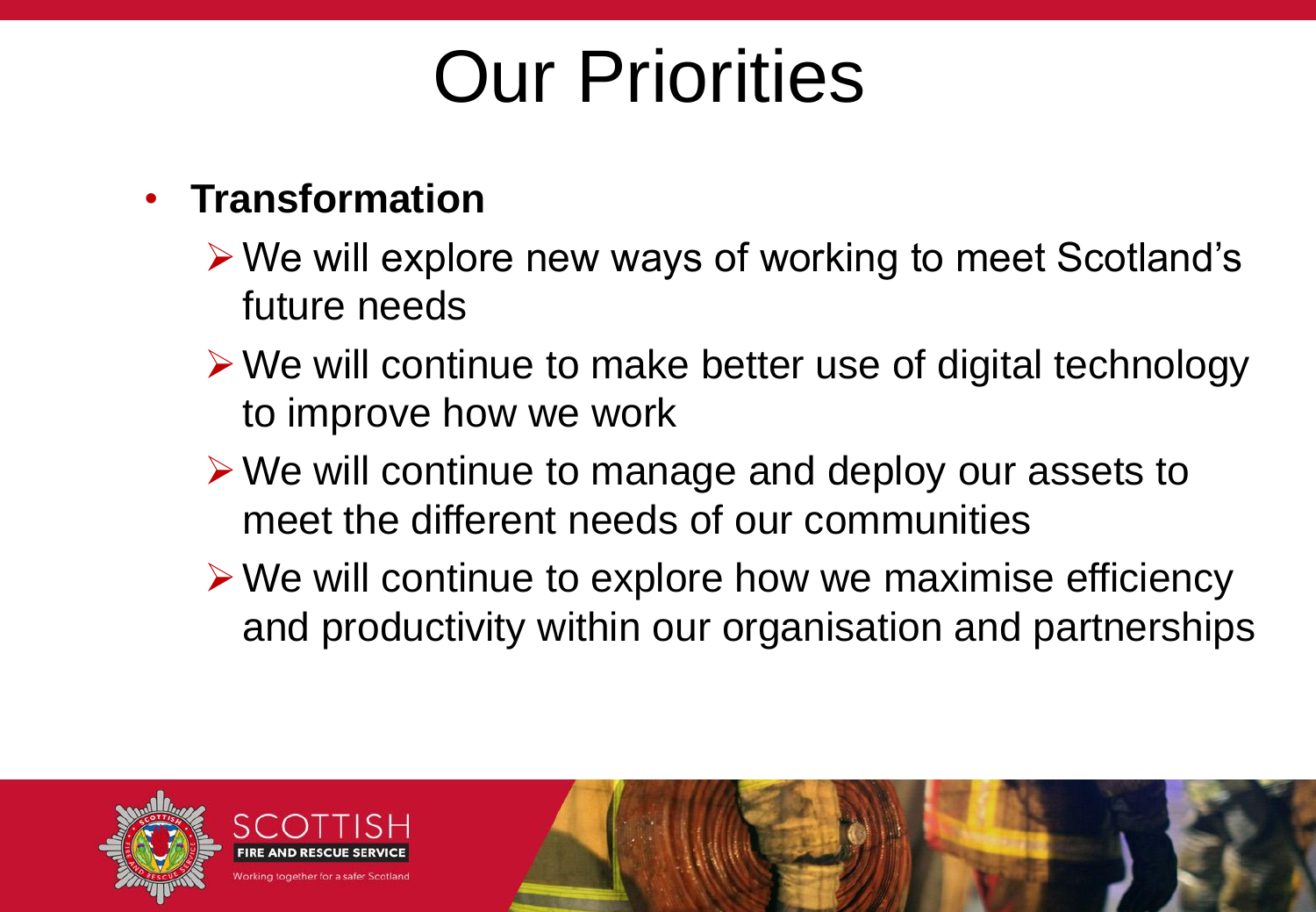#### Strategic Plan - Next Steps

- Review of Local Plan 2014-17 by March 2017
	- Assessment of performance data over past 5 years
	- $\triangleright$  Further engagement with partners
- Preparation, Consultation and Publication of new Local Plans
- Link with of schedule Local Community Planning Partner Arrangements.
- Acknowledge Outcomes of BSCP Evidence Base